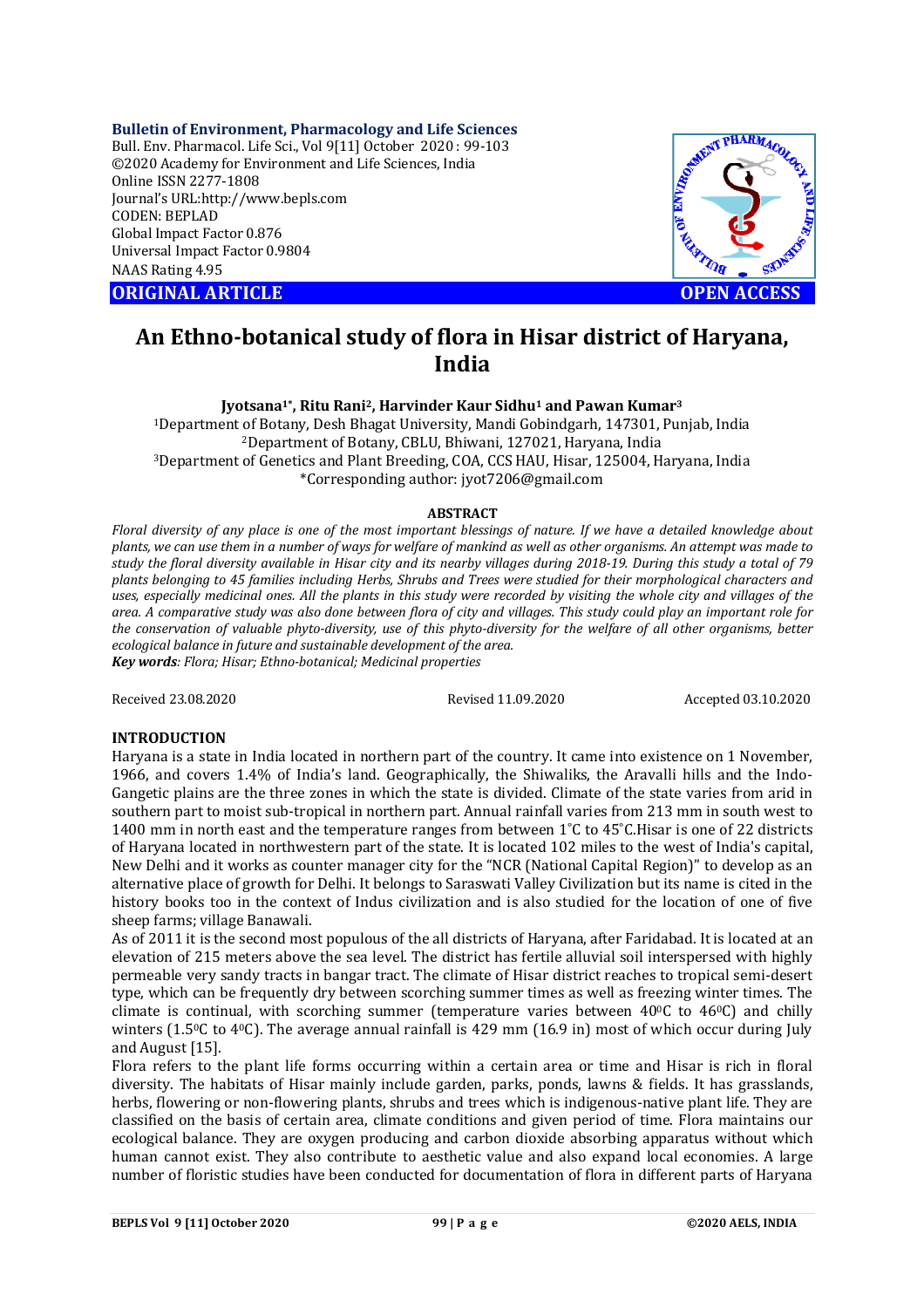and North India. The study conducted by Yadav and Bhandoria [16], identified a total of 56 species of medicinal plants species used and manipulated by the community for routine maladies in Mahendergarh district of Haryana, India. Kumar and Singh [5] studied the diversity of 277 different plant species along with their common names, habit and habitat in another district (Karnal) of Haryana in India. Kumar *et al.* [6] conducted a field appraisal on plant diversity of K.M. Government College campus, Narwana, during 15 January, 2016 to 31 January, 2016 and prepared a herbarium. To gather the data about knowledge and traditional use of wild plants, Palria and Vashistha [9] did a study during different seasons of 2017 and studied floristic diversity and ethno-botany of Hansi region of Hisar district. They did interviews and questionnaires with local inhabitants, medicine practitioners, hakims and on the basis of all that collected a total of 78 species. Redhal [11] explored 17 medicinal plants of Hisar and Fatehabad districts of Haryana by surveys and inspections for curing rheumatism naturally.

Taxonomic knowledge is crucial to meet the challenges of biodiversity conservation in the 21<sup>st</sup> century [1] and helps us to understand the overall structure and function of our ecosystem [2]. In our study we mainly included Hisar city and three nearby villages and towns i.e. Sadalpur, Mandi Adampur and Agroha. This study provides the basic information and medicinal uses of the different plant species along with photographs, which are currently found in the Hisar district. It will play an important role for the local and regional authorities interested in to conserve this precious phyto-diversity for welfare of fore-coming generations and sustainable development of the area as well as for fields of biology in general and botany in particular.

## **MATERIAL AND METHODS**

We live in a country rich in flora, having invaluable benefits. The present work is based on the bulk study of Flora in Hisar district, mainly Hisar City and three villages/towns of district; Sadalpur, Mandi Adampur, and Agroha (Fig. 1) were included.

Widespread land analyses were carried out in Hisar district through January 2018 to May 2018 to identify and classify several floral species. Plant observed in their vegetative, flowering and fruiting stages during the visit of farming lands, natural environment, pasture land, road sides, railway tracks, parks, gardens, ponds and other appropriate area to wrap nearly whole Hisar district in an organized way. In field observations habitats, type of soil, size of plant, flower color, time of flowering, fruiting and relative abundance of plants were noted in a field note book. Pictures of plants were captured in their natural habitat, describing all available details of leaf, stem, flower and fruit in field note book. Recognition of plant species was assisted with the help of following available literature, Supplement to the Duthies Flora of Upper Gangetic Plain [10], Flora of Delhi [7] and other flora books were used for identification of plants. The description is followed by classification, habit, size, abundance, flowering, medicinal importance and local use.



## **Fig. 1: Geographical representation of Hisar district (a) in Haryana, India and regions explored for the present study (b)**

# **RESULT AND DISCUSSION**

During the floristic studies of Hisar district and nearby selected villages, the total number of species recorded was 79; belonging to 70 genera and 45 families (Fig. 2). Out of 79 species, herbaceous flora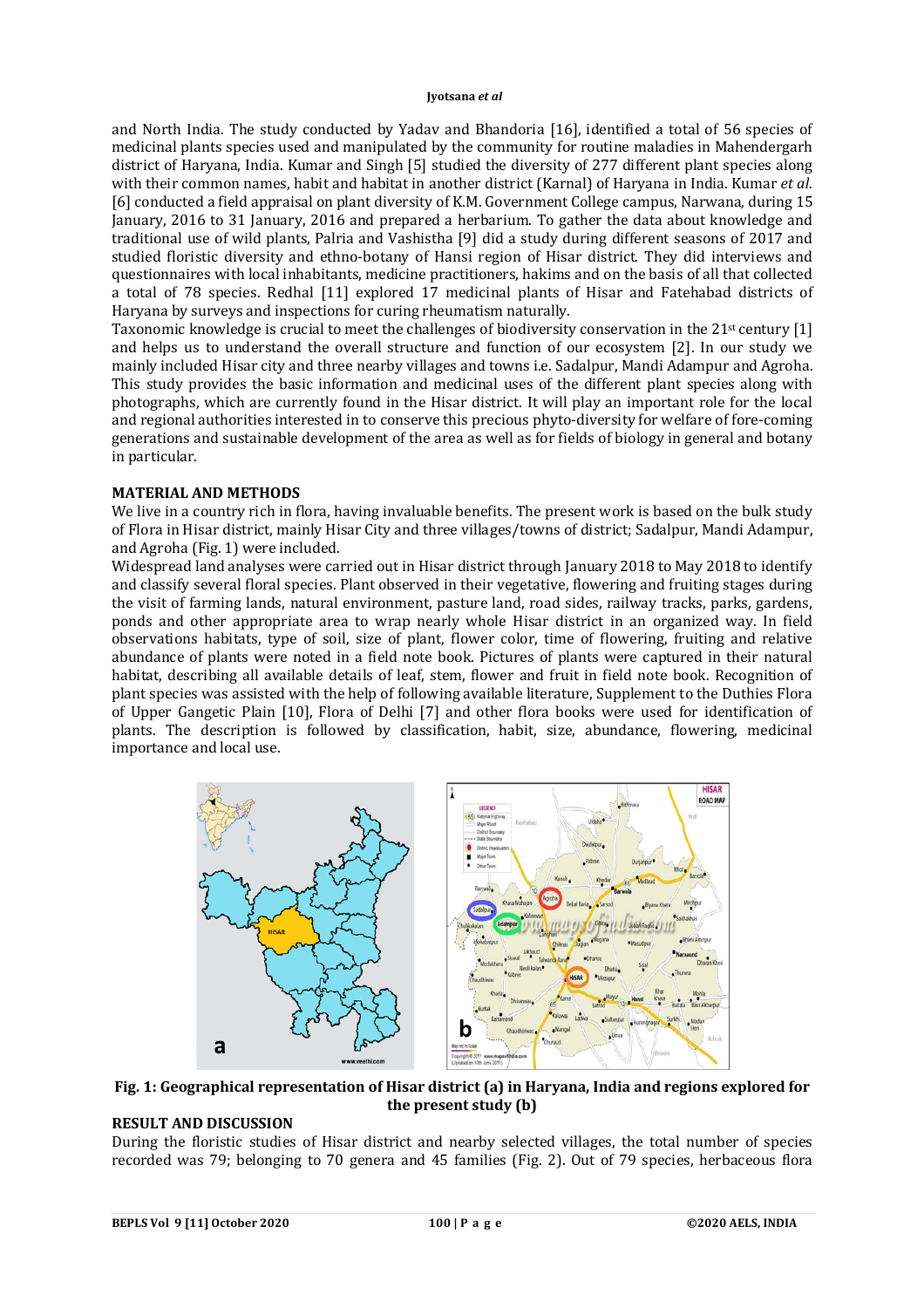dominated with having 29 species which include 23 genus, followed by Shrubs having 27 species which includes 26 genus and Trees having 24 species which include 21 genus (Table 1).

Out of 18 families in Herbs, Asteraceae, Poaceae, Lamiaceae and Fabaceae have dominated the study area with excess of three different type plants each and followed by Asphodelus and Apocynaceae with excess of two different type plants from each family (Fig. 3).

| Sr.<br>No.   | <b>FAMILY</b>       | <b>PLANTS</b>                                                                                        | Sr.<br>No. | <b>FAMILY</b>  | <b>PLANTS</b>               |  |  |  |  |  |
|--------------|---------------------|------------------------------------------------------------------------------------------------------|------------|----------------|-----------------------------|--|--|--|--|--|
| <b>HERBS</b> |                     |                                                                                                      |            |                |                             |  |  |  |  |  |
| 1.           | Asteraceae          | Conyzabon ariensis, Parthenium<br>hysterophorus, Sonchus oleraceus                                   | 10.        | Zingiberaceae  | Amomum<br>aromaticum        |  |  |  |  |  |
| 2.           | Poaceae             | Cynodon dactylon, Eragrostis lehmania<br>Triticum aestivum                                           | 11.        | Liliaceae      | Asparagus<br>racemosus      |  |  |  |  |  |
| 3.           | Lamiaceae           | Mentha suaveolens, Ocimum tenuiflorum,<br>Origamum majorana                                          | 12.        | Crassulaceae   | Bryophyllum<br>pinnatum     |  |  |  |  |  |
| 4.           | Fabaceae            | Mimosa pudica, Trifolium alexandrinum,<br>Glycyrrhiz aglabra                                         | 13.        | Cannabaceae    | Cannabis sativa             |  |  |  |  |  |
| 5.           | Asphodelus          | Aloe vera, Asphodelus tenuifolius                                                                    | 14.        | Araliaceae     | Scheffler<br>adigitata      |  |  |  |  |  |
| 6.           | Apocynaceae         | Catharanthus roseus, Tylophora indica                                                                | 15.        | Solanaceae     | Solanum<br>lycopersicum     |  |  |  |  |  |
| 7.           | Portulacaceae       | Portulaca oleracea, Portula capilosa                                                                 | 16.        | Menispermaceae | Tinospora<br>cordifolia     |  |  |  |  |  |
| 8.           | Chenopodiaceae      | Chenopodium album                                                                                    | 17.        | Caricaceae     | Carica papaya               |  |  |  |  |  |
| 9            | Asparagaceae        | Chlorophytum comosum                                                                                 | 18.        | Musaceae       | Musa acuminate              |  |  |  |  |  |
|              |                     | <b>SHRUBS</b>                                                                                        |            |                |                             |  |  |  |  |  |
| 1.           | Apocynaceae         | Calotropis procera, Cryptostegia<br>grandiflora, Nerium indicum,<br>Tabernaemontana divaricata       | 11.        | Acanthaceae    | Justicia adhatoda           |  |  |  |  |  |
| 2.           | Solanaceae          | Datura inoxia, Datura stramonium,<br>Solanum nigrum                                                  | 12.        | Lythraceae     | Lawsonia inermis            |  |  |  |  |  |
| 3.           | <b>Brassicaceae</b> | Brassica campestris, Raphanus sativus                                                                | 13.        | Oleaceae       | Nyctanthes<br>arbor-tristis |  |  |  |  |  |
| 4.           | Agavaceae           | Dracaena hookeriana, Yucca gloriosa                                                                  | 14.        | Cactaceae      | Opuntia ficus-<br>indica    |  |  |  |  |  |
| 5.           | Nyctaginacea        | Bougainvillea                                                                                        | 15.        | Euphorbiaceae  | <b>Ricinus</b><br>communis  |  |  |  |  |  |
| 6.           | Lamiaceae           | Clerodendrumin fortunatum                                                                            | 16.        | Rosaceae       | Rosa indica                 |  |  |  |  |  |
| 7.           | Apiaceae            | Daucus carota                                                                                        | 17.        | Poaceae        | Saccharum<br>officinarum    |  |  |  |  |  |
| 8.           | Ephedraceae         | Ephedra viridis                                                                                      | 18.        | Salvadoraceae  | Savadora<br>oleoides        |  |  |  |  |  |
| 9.           | Asteraceae          | Helianthus annuus                                                                                    | 19.        | Cupressaceae   | Thuja<br>occidentalis       |  |  |  |  |  |
| 10.          | Rubiaceae           | Hamelia patens                                                                                       | 20.        | Rhamnaceae     | Ziziphus jujube             |  |  |  |  |  |
|              |                     | <b>TREES</b>                                                                                         |            |                |                             |  |  |  |  |  |
| 1.           | Fabaceae            | Acacia nilotica, Acacia karoo,<br>Dalbergiasissoo, Cassia siamea, Prosopis<br>cineraria, Saracaasoca | 6.         | Anacardiaceae  | Mangifera indica            |  |  |  |  |  |
| 2.           | Myrtaceae           | Psidium guajava, Syzigium cumini,<br>Callistemon viminalis, Eucalyptus globules                      | 7.         | Combretaceae   | Terminalia<br>arjuna        |  |  |  |  |  |
| 3.           | Moraceae            | Ficus religiosa, Ficus virens,<br>Ficus benghalensis, Morus alba                                     | 8.         | Punicaceae     | Punica granatum             |  |  |  |  |  |
| 4.           | Meliaceae           | Azadirachta indica, Melia azaderach                                                                  | 9.         | Phyllanthaceae | Phyllanthus<br>emblica      |  |  |  |  |  |
| 5.           | Arecaceae           | Phoenix dactylifera, Hyophorbela genicaulis                                                          | 10.        | Lauraceae      | Cinnamomum<br>camphora      |  |  |  |  |  |

## **Table 1: List of plants recorded in study in Hisar district of Haryana**

Remaining 11 families had single type plant each. Among 20 families of Shrubs, Apocynaceae and Solanaceae have dominated the study area with excess of four and three different type plants each and followed by Brassicaceae and Agavaceae with excess of two different type plants from each family.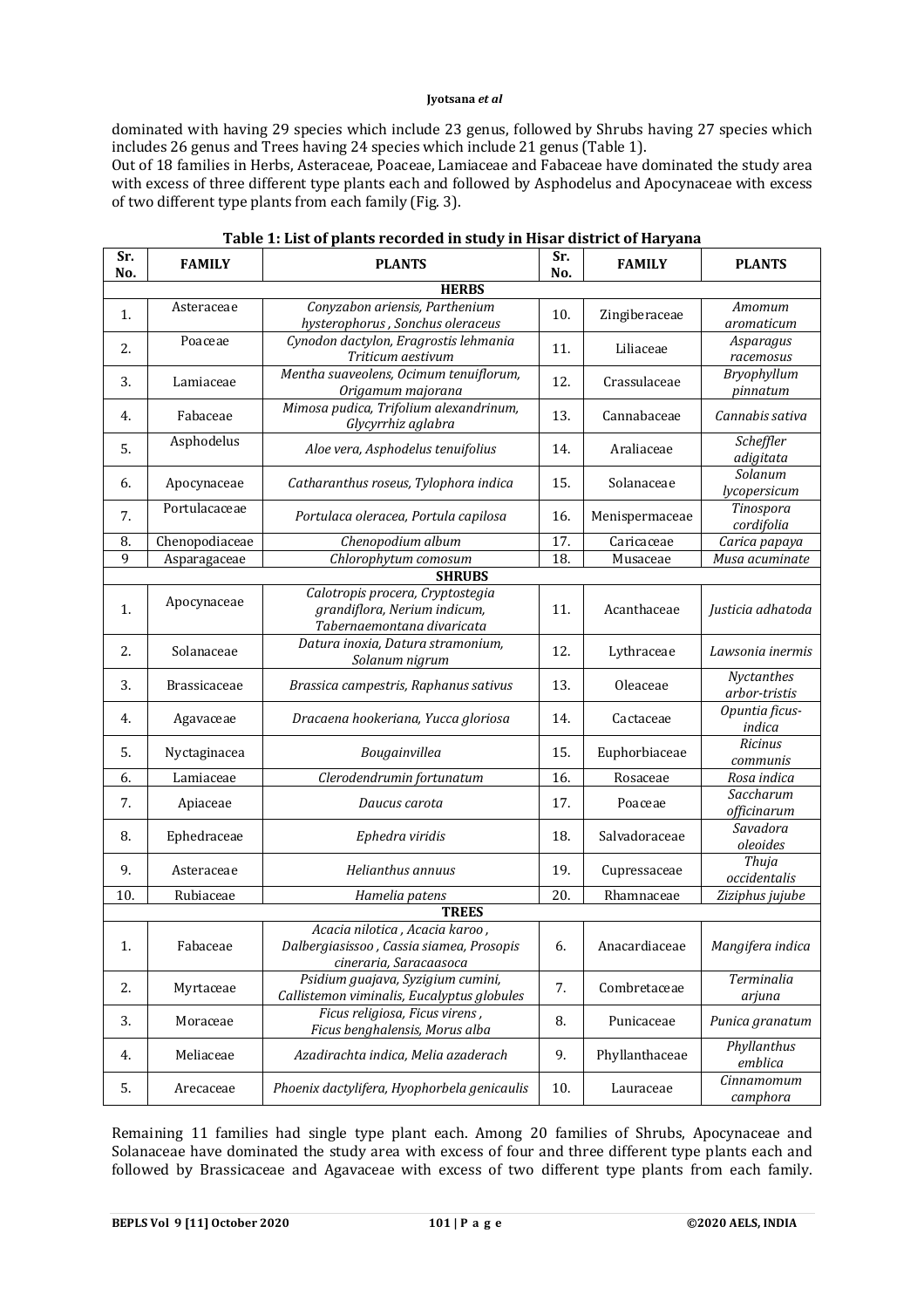Remaining 16 families had single type of plant each. In case of Trees, Fabaceae, Myrtaceae and Moraceae have dominated the study area with excess of five, four and four different type plants, respectively and followed by Meliaceae and Arecaceae with excess of two different type plants from each family. Remaining 6 families had single type plant each. Similar results have been reported in previous reports [9], [11]. In the comparison of city and village flora, it was reported that villages areas have more diversity in plants as compare to city. It is because of the following reasons, 1) city has planned planting for landscape and avenue which needs the reaped use of limited type of plants 2) wild area in villages is more as compare city, 3) farming land and irrigation water makes the villages area more suitable diverse flora. The results showed that the environment of study area is suitable for dominated family of Herbs, Shrubs and Trees which were found grown wildly. Among all the plants, family Fabaceae had highest number of different plants in Hisar district (Table 2).

|     | <b>Plant Families in</b> | <b>Plant Families in</b> |     | <b>Plant Families in</b> | <b>Plant Families in</b> |
|-----|--------------------------|--------------------------|-----|--------------------------|--------------------------|
| Sr. | <b>Village</b>           | City                     | Sr. | <b>Village</b>           | City                     |
| No. | (Number of plants in     | (Number of plants        | No. | (Number of plants in     | (Number of plants)       |
|     | each family)             | in each family)          |     | each family)             | in each family)          |
| 1.  | Fabaceae (8)             | Fabaceae (7)             | 22. | Caricaceae (1)           | Caricaceae (1)           |
| 2.  | Poaceae (5)              | Poaceae (1)              | 23. | Musaceae (1)             | Musaceae (1)             |
| 3.  | Lamiaceae (5)            | Lamiaceae (5)            | 24. | Nyctaginacea (1)         | Nyctaginacea (1)         |
| 4.  | Moraceae (4)             | Moraceae (4)             | 25. | Apiaceae (1)             | Apiaceae (1)             |
| 5.  | Solanaceae (4)           | Solanaceae (2)           | 26. | Ephedraceae (1)          | Ephedraceae (1)          |
| 6   | Asteraceae (4)           | Asteraceae (1)           | 27. | Rubiaceae (0)            | Rubiaceae (1)            |
| 7.  | Myrtaceae (4)            | Myrtaceae (3)            | 28. | Acanthaceae (1)          | Acanthaceae (1)          |
| 8.  | Apocynaceae (3)          | Apocynaceae (3)          | 29. | Lythraceae (1)           | Lythraceae (1)           |
| 9.  | Asphodelus (2)           | Asphodelus (2)           | 30. | Oleaceae (1)             | Oleaceae (1)             |
| 10. | Portulacaceae (2)        | Portulacaceae (1)        | 31. | Cactaceae (1)            | Cactaceae (0)            |
| 11. | Brassicaceae (2)         | Brassicaceae (0)         | 32. | Euphorbiaceae (1)        | Euphorbiaceae (0)        |
| 12. | Agavaceae (2)            | Agavaceae (2)            | 33. | Rosaceae (0)             | Rosaceae (0)             |
| 13. | Arecaceae (2)            | Arecaceae (2)            | 34. | Salvadoraceae (1)        | Salvadoraceae (1)        |
| 14. | Chenopodiaceae (1)       | Chenopodiaceae (0)       | 35. | Cupressaceae (1)         | Cupressaceae (1)         |
| 15. | Asparagaceae (0)         | Asparagaceae (1)         | 36. | Rhamnaceae (1)           | Rhamnaceae (1)           |
| 16. | Zingiberaceae (1)        | Zingiberaceae (1)        | 37. | Anacardiaceae (1)        | Anacardiaceae (1)        |
| 17. | Liliaceae (1)            | Liliaceae (1)            | 38. | Combretaceae (1)         | Combretaceae (1)         |
| 18. | Crassulaceae (1)         | Crassulaceae (0)         | 39. | Punicaceae (1)           | Punicaceae (1)           |
| 19. | Cannabaceae (1)          | Cannabaceae (0)          | 40. | Phyllanthaceae (1)       | Phyllanthaceae (1)       |
| 20. | Araliaceae (0)           | Araliaceae (1)           | 41. | Lauraceae (0)            | Lauraceae (1)            |
| 21. | Menispermaceae (1)       | Menispermaceae (1)       |     |                          |                          |

## **Table 2: Distribution of flora among city and village area in Hisar district**